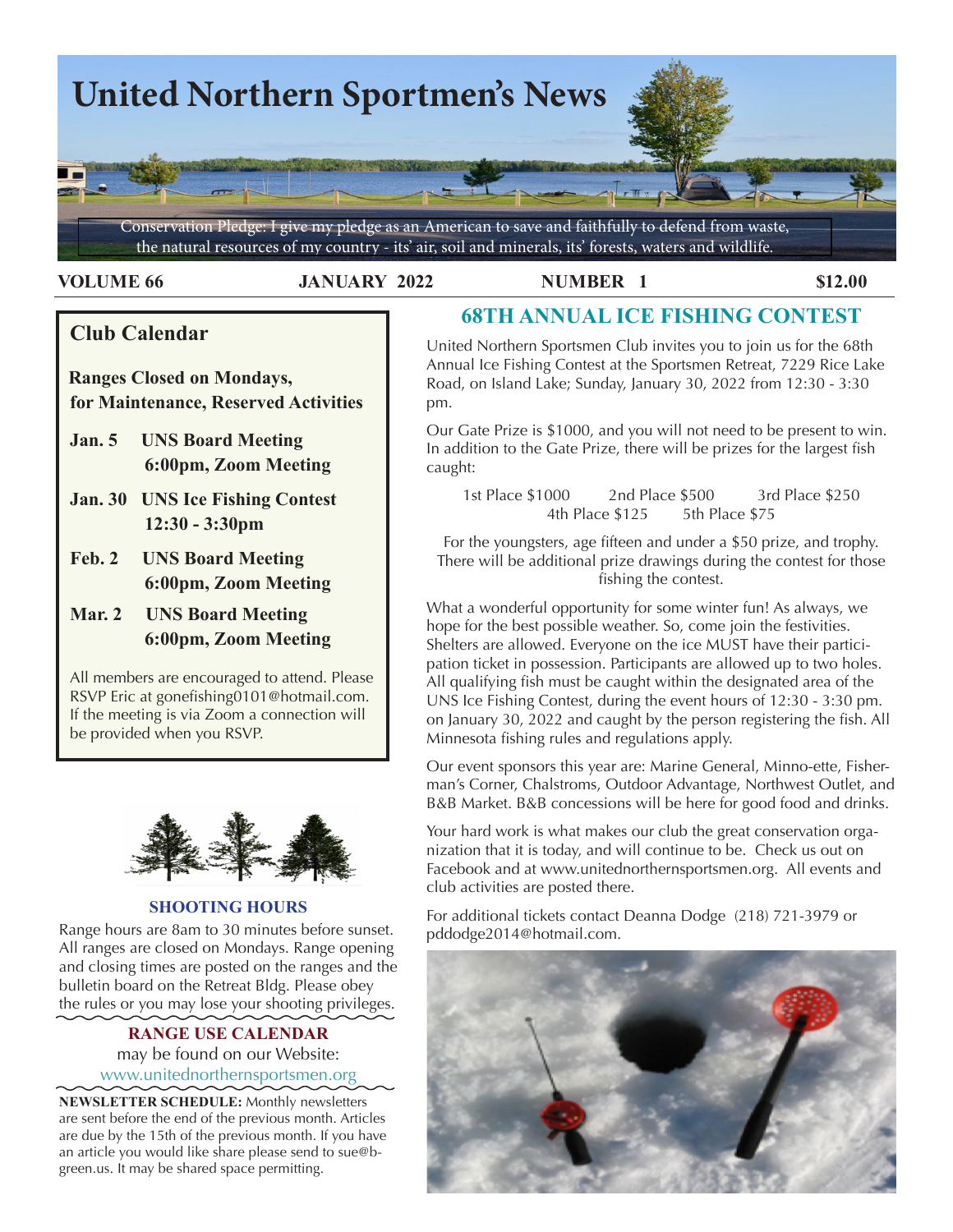## **UNS BOARD OF DIRECTORS MEETING MINUTES DECEMBER 1, 2021**

**Call to order (Via Zoom):** by President Tom Wasbotten at 6:00 pm. Conservation Pledge.

 **Roll Call of Elected Officers:** Tina Sund, Tom Wasbotten, Lance Haavisto, Lance Parthe, John Bathke, Gene Shaw, Vickie Jensen, Jeff Jarvela, Cody Privette.

**Members Present:** Sue Bathke, Maggie Cretens, Ron Cretens, Eric Hansen, Bob Kuettel, Sarah Spindler Taylor. **Excused Officers:** Duane Lasley

**Correspondence:** Campground Permit, Dave Hollapa Memorial, Property Tax Proposal, letter about membership nonrenewal. **Agenda additions:** Motion to approve the agenda (M/S/C).

**Reading of Minutes:** Motion to approve the November BOD meeting minutes (M/S/C).

**Treasurer's Report:** Tina Sund as of 11/30/21: Motion made to approve the Treasurer's report and pay bills (M/S/C).

**Membership Secretary's Report:** Tina Sund as of 11/30/21: Current membership is 1673 with 31 individual memberships and 14 family memberships renewed, and 22 2nd notices were sent out. Discussion followed about a concern of a member regarding a lifetime membership. Motion made to state that we do not have a policy to reach lifetime membership status aside from via volunteer hours (M/S/C).

#### **Committee Reports:**

**Webmaster – Eric Hansen:** Updated the web with range reservations and activities and home page with the fishing contest. **Facilities Committee – Lance Parthe:** Somebody left the target shack open. The ranges are being used very often. No maintenance issues.

**Range and Grounds Calendar – Bob Kuettel and Lance Parthe:** Nothing to share.

**Incident Report – Lance Parthe:** Lance gave an overview of a call from a group from Birch Isle Rd. The group has an issue with campers from UNS.

**Grants Committee – Gene Shaw:** Not much to share.

**Volunteer Awards Committee – Tina Sund:** Gene Bondeson 100+, Mike Hart 400+, Ron Cretens 500+, Vickie Jensen 500+, Tom Kulas 300+ volunteer hours.

**Communications Committee – John Bathke:** Nothing to share, haven't met for awhile.

#### **OLD BUSINESS:**

**Fall Sight-In/ Fall Fundraiser Final Reports – Bob Kuettel/Tina Sund:** Bob gave an overview of the event. We had great volunteer help. Fall Fundraiser went well, total profit \$5800 and \$1200+ for Sight-In. A great event.

**Ice Fishing Contest (1/30/22) Committee Update – Tina Sund:** Tickets are in the mail. Posters need to be reprinted. Eric Hansen: Permit request has been sent in. Gene Shaw: Fisherman's Corner will be added as a sponsor of the event. We will have advertisements in the newspaper and TV.

**Nominations Committee Update and Call for Nominations from the Floor – John Bathke:** John presented the open positions and slate of nominees so far, from the Nominating Committee (consisting of Lance Haavisto, Lance Parthe, Jeff Jarvela and John Bathke (chair).

| Position                                                      | Nominee(s)                                                                       |  |
|---------------------------------------------------------------|----------------------------------------------------------------------------------|--|
| President                                                     | Tom Wasbotten                                                                    |  |
| Secretary                                                     | Eric Hansen                                                                      |  |
| Sergeant-at-Arms                                              | <b>Bob Kuettel</b>                                                               |  |
| 3 Directors, 3-Year terms                                     | Vickie Jensen, Duane Lasley, Cody Privette, Ron Cretens, Tom Kulas, Keith Darsow |  |
| 2 Directors, 1-Year terms                                     | Maggie Cretens, Sarah Spindler (Taylor), John Jones                              |  |
| lobn called for additional nominations from the floor 3 times |                                                                                  |  |

 John called for additional nominations from the floor 3 times.

**Board Review and Approve Finance Committee Recommended 2022 Club Budget – Tina Sund:** Motion to approve the 2022 Budget. Tina explained the budget and the possibility of COVID cancellations affecting our budget. Discussion followed about changes to some of our fundraisers, Membership Dues, and budget items (M/S/C).

## **NEW BUSINESS:**

**Firearms Safety Instructor – Cody Privette:** Discussion followed about DNR firearms safety course. John Bathke discussed the process. Information has been shared with the BOD. Lance Parthe will lead the process.

**Dave Holappa Donation On Behalf of Butch Curran – Tom Wasbotten:** Dave Holappa donated \$50 in honor of Butch Curran. We will send a thank you letter.

**Donation Request From The St Louis River Alliance – Tom Wasbotten:** Tom suggested that we donate \$500 this year. Motion made to donate the \$500 (M/S/C).

**2022 Annual Club Banquet – Tom Wasbotten:** Discussion about whether we will host the 2022 Banquet.

**Adjournment:** Motion made to adjourn at 7:47 pm (M/S/C).

Respectfully submitted by Cody Privette, Secretary.

Next meeting will be the December Member Annual meeting on 12/8/21 at 6:00 pm via zoom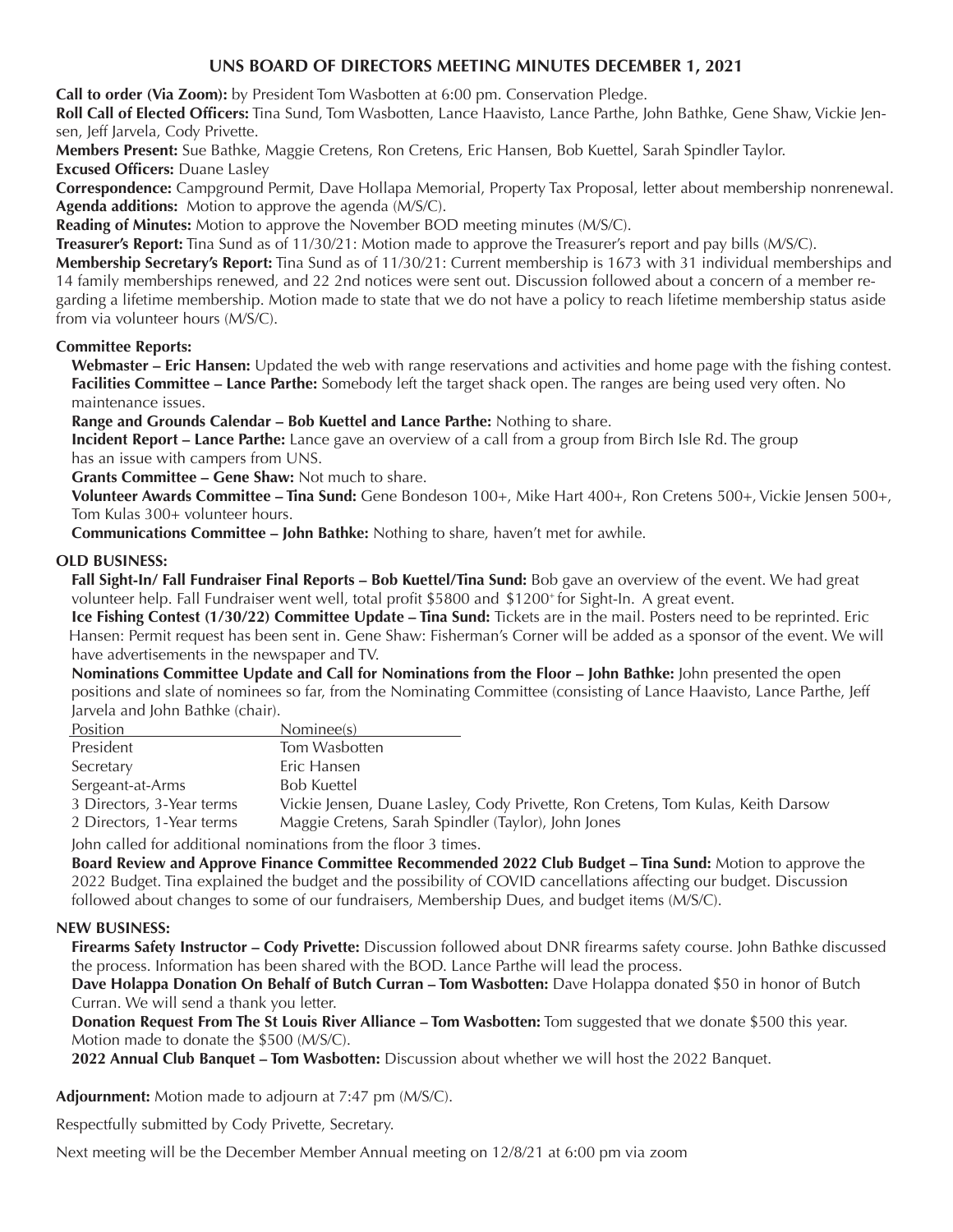## **Great Lakes fish and wildlife populations would get a boost under a bill introduced in the U.S. Senate.**

Supporters say the Great Lakes Fish and Wildlife Restoration Act will provide critical resources to conserve and restore fish and wildlife populations across the region.

This legislation would provide assistance to Great Lakes fish and wildlife agencies to encourage cooperative conservation, restoration and management — including invasive-species efforts — by reauthorizing \$6 million annually through 2027. The program offers grants through the federal agency focusing on research, restoration and conservation of fish and wildlife and their habitats in the Great Lakes basin.

The bill also authorizes the U.S. Fish and Wildlife Service to partner with other federal agencies, states and tribes to develop and execute proposals for the restoration of fish and wildlife resources in the Great Lakes Basin. The bill was co-sponsored by U.S. Sens. Amy Klobuchar, D-Minn.; Rob Portman, R-Ohio; Debbie Stabenow, D-Mich.; and Todd Young, R-Ind.

*Written by John Myers, 11/4/21, Duluth News Tribune*

## **Minnesota regulators on Monday said they have added another 305 streams and lakes to the state's list of officially polluted waterways, bringing the total to 2,904 — including more waterways tainted by the PFAS (Perflurroalkyl and Polyflurroalkyl substances) family of so-called forever chemicals.**

This is the first time the Minnesota Pollution Control Agency (PCA) has included greater Minnesota waterways for PFAS and other forever chemicals that have been linked to multiple health problems in humans, including cancer.

The PCA has added Wild Rice Lake and Fish Lake just north of Duluth for PFAS contamination as well as Winona Lake in Alexandria and the St. Croix River from the Taylors Falls Dam through Lake St. Croix. They join several Twin Cities lakes and streams already listed for PFAS pollution.

The News Tribune first reported in 2010 that fish in Wild Rice Lake just north of the Duluth airport carried PFAS chemicals. Earlier this year, Wisconsin and Minnesota issued fish consumption advisories for smelt caught in Lake Superior, urging people to limit their meals of smelt to just once per month due to high levels of PFAS. Researchers aren't sure why the smelt are carrying PFAS or where it's coming from. Read the [complete](https://www.duluthnewstribune.com/news/science-and-nature/7273056-Forever-chemicals-add-to-Minnesota-impaired-waters-list) article.

*Written by John Myers, 11/8/21, Duluth News Tribune*

## **Minnesota lake ice shrinking with warmer winters.**

According to newly released data from the Minnesota Pollution Control Agency and Department of Natural Resources, the state has lost an average of 10 to 14 days of lake ice over the past 50 years — a change officials say is hurting local economies, the environment and the Minnesota way of life. Some northern Minnesota lakes have seen steeper declines, including Lake Bemidji, which has seen nearly 19 days of ice lost since 1967.

Warmer lake waters leads to more toxic algai blooms in lakes, higher chances of invasive species and declines in populations of lake trout and walleye.

Nearly two fewer weeks of ice coverage on Minnesota lakes also means a shorter season for ice fishing, cross-country skiing and other outdoor activities, impacting the millions of dollars spent on winter recreation statewide each year.

Minnesota lags in its efforts to cut greenhouse gas emissions and remains nowhere near its goal to get emissions under 35 million tons by 2050. The last two years for which data is available show emissions increasing in 2017 and 2018. Ann Mul holland, chapter director of The Nature Conservatory, said solutions like planting trees, cover cropping and preservation of peatlands, prairies and forests can help pull carbon from the air while helping the state adapt to warmer temperatures. Those solutions can offset 20 million metric tons of carbon in Minnesota, which she said would be equivalent to taking 5.5 million cars off the roads and shutting down seven coal-fired power plants.

Funding from the federal government is an opportunity to act on improving the state's environment. The DNR and the MN PCA are also hoping for a robust capital infrastructure bill from lawmakers at the state Capitol this legislative session after a new economic forecast released earlier this week is projecting a massive \$7.7 billion surplus in the current state budget.

"We all hope that our children and grandchildren and beyond will be able to continue to catch a walleye through the ice," said Michelle Morey of Women Anglers of Minnesota.

*By MOHAMED IBRAHIM Associated Press, December 10, 2021*

Mohamed Ibrahim is a corps member for the Associated Press/Report for America Statehouse News Initiative. Report for America is a nonprofit national service program that places journalists in local newsrooms to report on undercovered issues.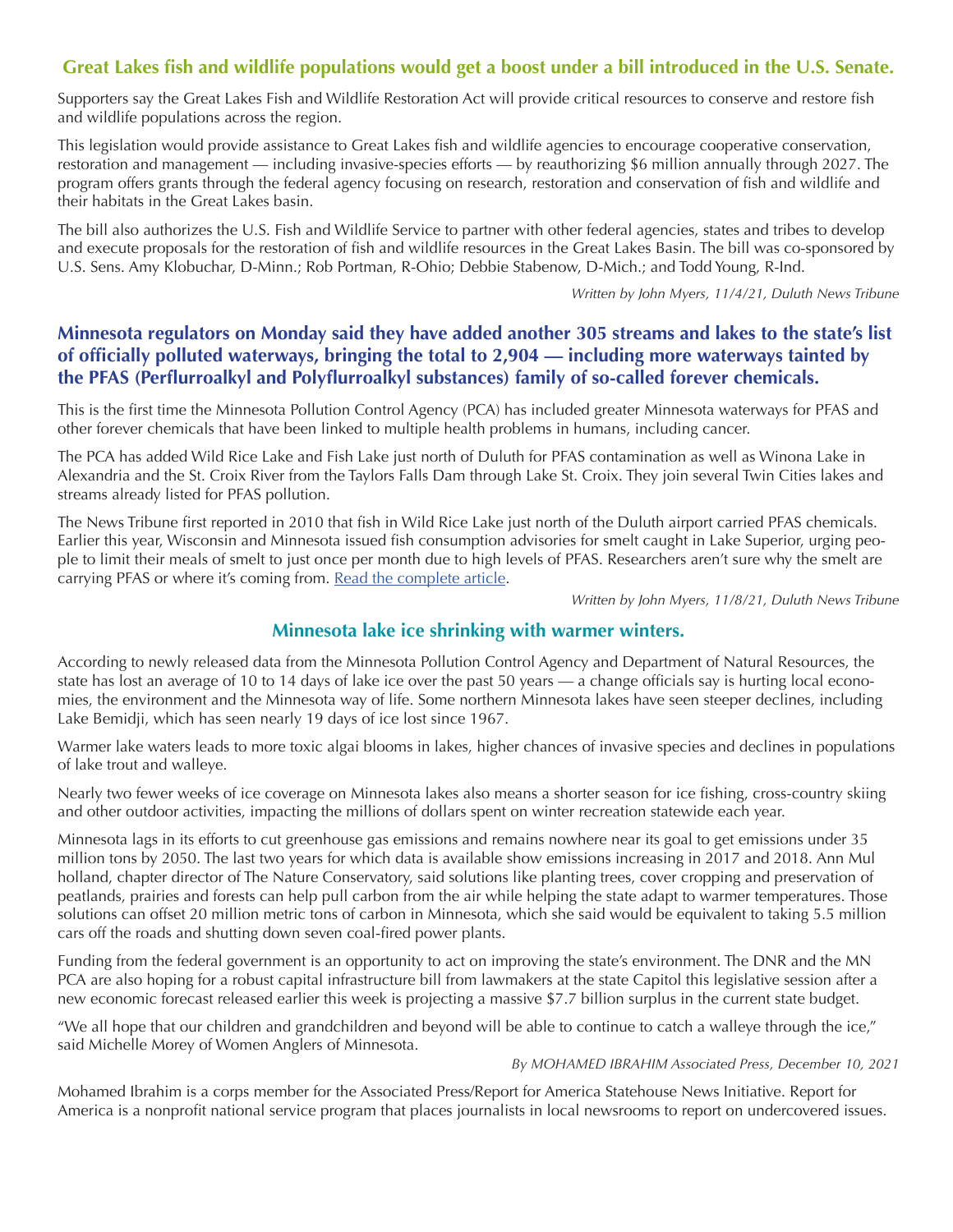## **MR. ICE FISHING GETS HIS LAKE SUPERIOR WALLEYE**

## A 23-inch walleye on Superior Bay made the bucket list for ice-fishing guru Dave Genz.

Ice-fishing guru Dave Genz of St. Cloud used a battery-assisted fat-tire bike to ride out onto the ice of Superior Bay in the Twin Ports harbor on Wednesday, Dec. 22, 2021.

Considering that Dave Genz has been involved with most major advancements in ice fishing over the last 40 years, it probably shouldn't have been a surprise to see him pedaling a battery-assisted, fat-fire bicycle out to our fishing spot last week.

"It sure beats walking," said Genz, 74, as he stepped off the bike and onto the ice of Superior Bay in the Twin Ports harbor, about a half-mile ride off Park Point.

He even has a little hitch so he can tow his Clam Fish Trap shelter, and all his gear, behind the bike.

Will the fat-tire bike become the next big deal in ice fishing? Maybe not. But if Dave Genz is riding one, don't bet against it.

Genz was joining us for the afternoon bite on the bay on a weekday just before Christmas. There was plenty of ice for walking, and riding, ranging from 5 to 10 inches where we fished. And the walleyes have been biting, mostly early and late in the day, for about two weeks now.

Dave Genz got a nice walleye caught on Wednesday, Dec. 22, 2021, on Superior Bay in the Twin Ports harbor. It was Genz' first-ever ice fishing walleye caught in the Lake Superior system. He's now caught walleyes through the ice in every Great Lakes system.

Throngs of headlamp-clad anglers have been dragging sleds of gear out in the dark on most mornings. And many have been rewarded with a few of these migratory fish that are making their way out of Lake Superior, through the harbor, on their way to spawn in the St. Louis River below the Fond du Lac dam, probably in April.

Our group of three — including Luke Markus of Osceloa, Wisconsin and Jarrid Houston of South Range — caught several walleyes in the 12- to 16-inch class and one around 20 inches in the morning fishing in 6-8 feet of water.

Genz and his daughter, Kathy Roberts, joined us later hoping to scratch off one more item from his lifelong ice-fishing bucket list. He was hoping he could say he had caught a walleye in every Great Lakes system, and the only one he had left unchecked was Lake Superior, ironically the one closest to his home near St. Cloud.

"I've fished up here (Lake Superior) a lot, but always for trout and salmon," Genz said.

Even if you don't know Dave Genz, you probably know the name. It's literally stamped on the side of thousands of portable fish shacks and depth finders and a host of other ice-fishing gear. Some say the history of ice fishing is essentially divided into BG and AG, Before Genz and After Genz.

It was Genz who made the portable, flip-up shelter one of the most-used tools in ice fishing. And then he just kept adding more ideas, and more products, that helped take ice fishing from the dark and cold ages to the modern era — comfortable, warm, dry and successful.

It all started with the Fish Trap shack.

Genz and his wife, Patsy, started making Fish Traps in their garage in 1981. Now they are made by the Clam Outdoors Corp. and are the most popular ice-fishing shelter in the world.

"The biggest thing is that it allows people to move around to find where the fish are biting," Genz said while jigging last week. "Back when my dad and uncle used to fish on Mille Lacs, they'd drill two holes with a hand auger and that's where they fished."

Now, power augers allow anglers to drill dozens of holes effortlessly, and portable shelters, propane heaters and high-tech depth and fish-finding electronics keep getting better. Genz has been an ambassador for ice fishing in general and for the company now called Clam Outdoors, specifically, for more than 40 years now.

"When I started I literally walked from hole to hole showing people my flip-over shelter and showing them my Vexilar (depth/ fish finder) and showing them their lure on the Vexilar and showing them the fish on the screen. ... I did that all the way from Minnesota to New York and back," Genz said. "They had to see it work. That's how we got people to buy the stuff. … That's when they started catching more fish, too."

It's the portability of the gear that allows Genz to use his tried-and-true ice-fishing system of moving, almost constantly, until he finds fish that are willing to bite. That often means fishing multiple spots on any single lake or river, or maybe even multi-ple lakes, in a single day. [Click](https://www.duluthnewstribune.com/northland-outdoors/7330790-Mr.-Ice-Fishing-gets-his-Lake-Superior-walleye) here to read of this entire article online.